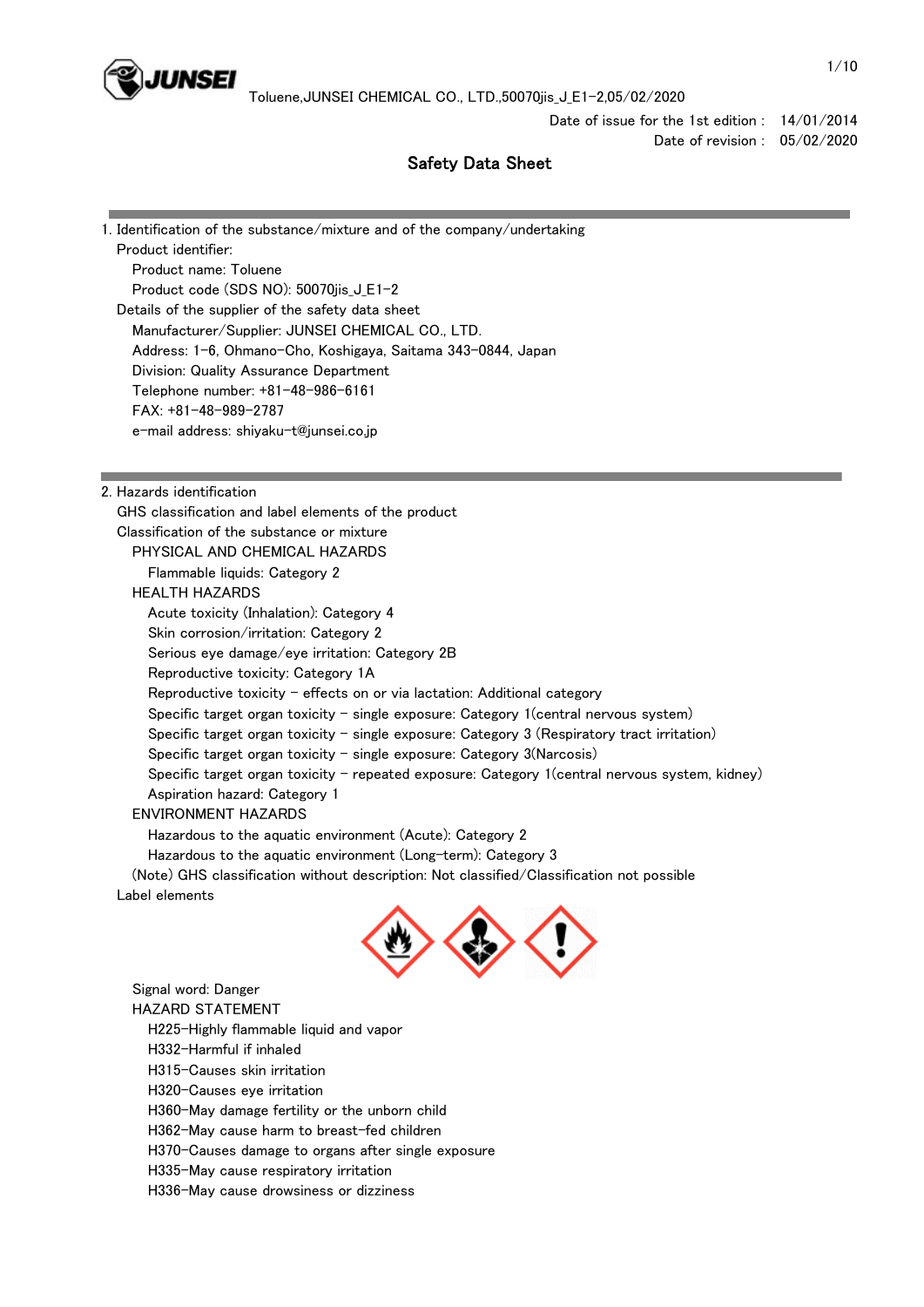

 H372-Causes damage to organs through prolonged or repeated exposure H304-May be fatal if swallowed and enters airways H401-Toxic to aquatic life H412-Harmful to aquatic life with long lasting effects PRECAUTIONARY STATEMENT Prevention Obtain special instructions before use. Do not handle until all safety precautions have been read and understood. Avoid contact during pregnancy/while nursing. Avoid release to the environment. Keep away from heat/sparks/open flames/hot surfaces. - No smoking. Keep container tightly closed. Ground/bond container and receiving equipment. Use explosion-proof electrical/ventilating/lighting equipment. Use only non-sparking tools. Take precautionary measures against static discharge. Do not breathe vapors. Use only outdoors or in a well-ventilated area. Wash contaminated parts thoroughly after handling. Wear protective gloves/protective clothing/eye protection/face protection. Use personal protective equipment as required. Do not eat, drink or smoke when using this product. Response In case of fire: Use appropriate media other than water for extinction. Get medical advice/attention if you feel unwell. IF exposed or concerned: Get medical advice/attention. IF INHALED: Remove person to fresh air and keep comfortable for breathing. IF ON SKIN: Wash with plenty of soap and water. IF ON SKIN (or hair): Take off immediately all contaminated clothing. Rinse skin with water/shower. If skin irritation occurs: Get medical advice/attention. Take off contaminated clothing and wash it before reuse. IF IN EYES: Rinse cautiously with water for several minutes. Remove contact lenses, if present and easy to do. Continue rinsing. If eye irritation persists: Get medical advice/attention. IF SWALLOWED: Do NOT induce vomiting. Immediately call a POISON CENTER or doctor/physician. **Storage**  Store in a well-ventilated place. Keep container tightly closed. Keep cool. Store locked up.

#### Disposal

Dispose of contents/container in accordance with local/national regulation.

Specific Physical and Chemical hazards

Highly flammable liquid. Vapor/air mixture may explode.

#### 3. Composition/information on ingredients

 Mixture/Substance selection: **Substance**  Ingredient name:Toluene Content (%):99.0 < Chemical formula:C7H8 Chemicals No, Japan:3-2 CAS No.:108-88-3 MW:92.14 ECNO:203-625-9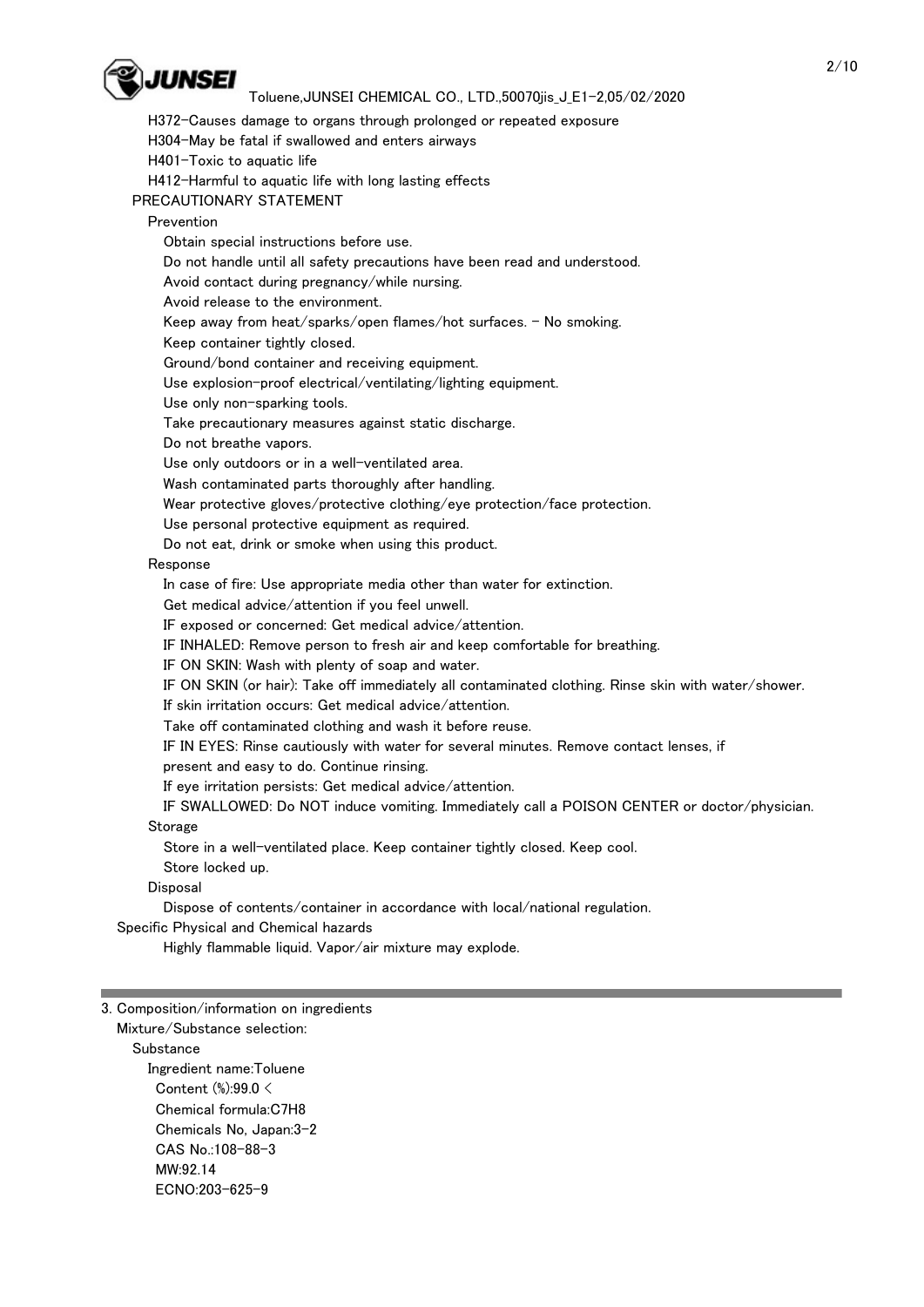

Note : The figures shown above are not the specifications of the product.

| 4. First-aid measures                                                                       |  |
|---------------------------------------------------------------------------------------------|--|
| Descriptions of first-aid measures                                                          |  |
| General measures                                                                            |  |
| Get medical attention/advice if you feel unwell.                                            |  |
| IF INHALED                                                                                  |  |
| Remove person to fresh air and keep comfortable for breathing.                              |  |
| Call a POISON CENTER or doctor/physician if you feel unwell.                                |  |
| IF ON SKIN (or hair)                                                                        |  |
|                                                                                             |  |
| Take off immediately all contaminated clothing. Rinse skin with water/shower.               |  |
| Wash with plenty of soap and water.                                                         |  |
| If skin irritation or rash occurs: Get medical advice/attention.                            |  |
| If skin irritation occurs: Get medical advice/attention.                                    |  |
| IF IN EYES                                                                                  |  |
| Rinse cautiously with water for several minutes. Remove contact lenses, if present and easy |  |
| to do. Continue rinsing.                                                                    |  |
| If eye irritation persists: Get medical advice/attention.                                   |  |
| IF SWALLOWED                                                                                |  |
| Rinse mouth. Do NOT induce vomiting.                                                        |  |
| Immediately call a POISON CENTER or doctor/physician.                                       |  |
| Call a POISON CENTER or doctor/physician if you feel unwell.                                |  |
| Most important symptoms and effects, both acute and delayed                                 |  |
| (Symptoms when inhalation or ingestion)                                                     |  |
| Cough. Sore throat. Dizziness. Drowsiness. Headache. Nausea. Unconsciousness.               |  |
| Burning sensation. Abdominal pain.                                                          |  |
| (Symptoms when skin and/or eye contact)                                                     |  |
|                                                                                             |  |
| Dry skin. Redness. Pain.                                                                    |  |
|                                                                                             |  |
| 5. Fire-fighting measures                                                                   |  |
|                                                                                             |  |
| Extinguishing media                                                                         |  |
| Suitable extinguishing media                                                                |  |
| In case of fire, use water mist, foam, dry powder, CO2 to extinguish.                       |  |
| Unsuitable extinguishing media data is not available.                                       |  |
| Specific hazards arising from the substance or mixture                                      |  |
| Containers may explode when heated.                                                         |  |
| Fire may produce irritating, corrosive and/or toxic gases.                                  |  |
| Runoff from fire control or dilution water may cause pollution.                             |  |
| Advice for firefighters                                                                     |  |
| Specific fire-fighting measures                                                             |  |
| Evacuate non-essential personnel to safe area.                                              |  |
| Cool container with water spray.                                                            |  |
| Special protective equipment and precautions for fire-fighters                              |  |
| Wear fire/flame resistant/retardant clothing.                                               |  |
|                                                                                             |  |
| Wear protective gloves/protective clothing/eye protection/face protection.                  |  |
| Firefighters should wear self-contained breathing apparatus with full face peace operated   |  |
| positive pressure mode.                                                                     |  |
|                                                                                             |  |

 Personnel precautions, protective equipment and emergency procedures Keep unauthorized personnel away.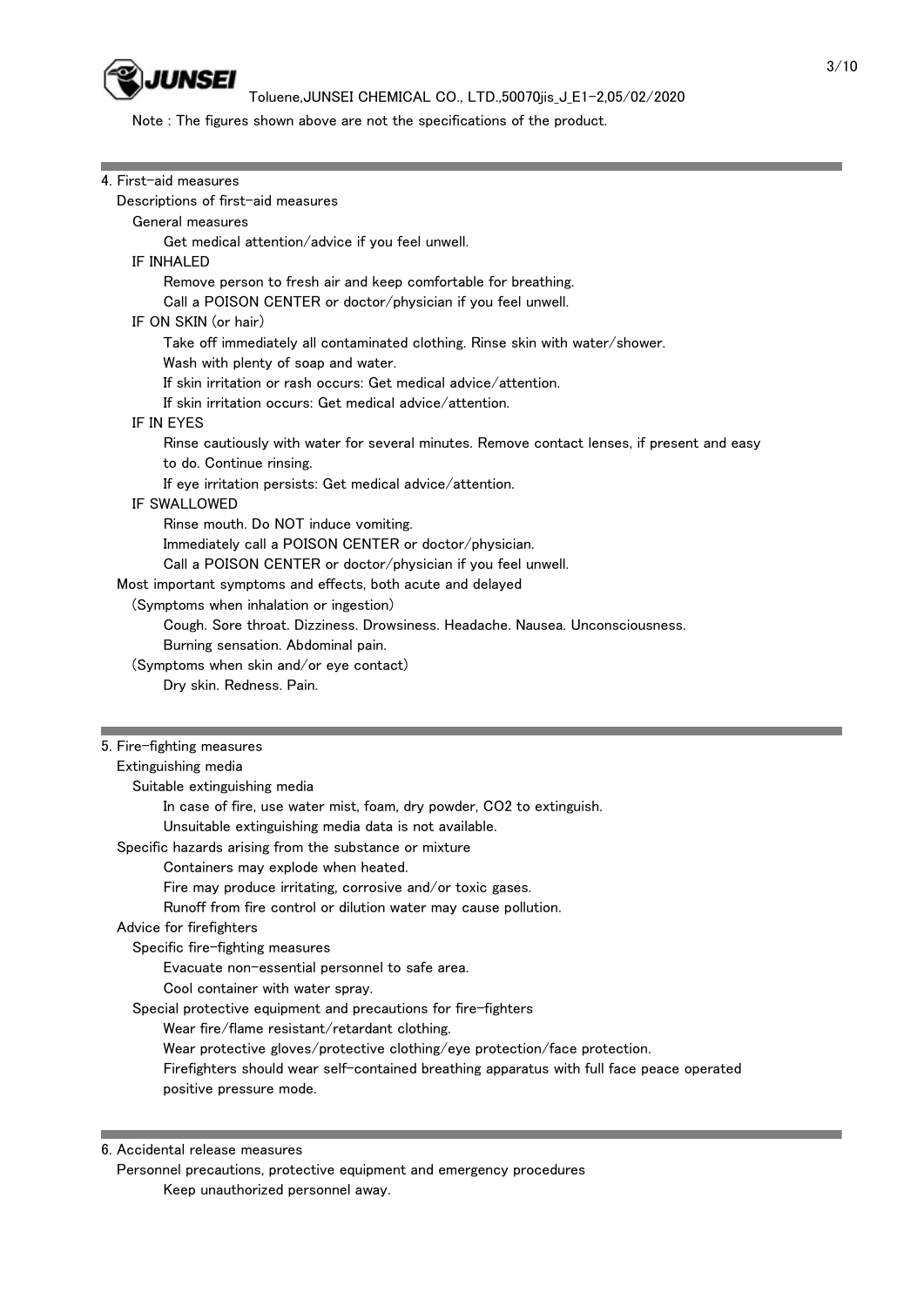

 In case of contact with substance, immediately flush skin or eyes with running water for at least 20 minutes.

Ventilate area until material pick up is complete.

Wear proper protective equipment.

PUBLIC SAFTY: Ventilate closed spaces before entering.

Environmental precautions

Runoff to sewer may create fire or explosion hazard.

Vapor explosion hazard indoors, outdoors or in sewers.

Avoid release to headsprings, rivers, lakes, ocean and groundwater.

Methods and materials for containment and cleaning up

Absorb spill with inert material (dry sand, earth, et al), then place in a chemical waste container.

Use clean non-sparking tools to collect absorbed material.

All equipment used when handling the product must be grounded.

Preventive measures for secondary accident

Collect spillage.

Stop leak if you can do it without risk.

ELIMINATE all ignition sources (no smoking, flares, sparks or flames in immediate area).

Prevent entry into waterways, sewers, basements or confined areas.

#### 7. Handling and storage

Precautions for safe handling

Preventive measures

(Exposure Control for handling personnel)

Do not breathe vapors.

(Protective measures against fire and explosion)

Keep away from heat/sparks/open flames/hot surfaces. - No smoking.

Ground/bond container and receiving equipment.

Use explosion-proof electrical/ventilating/lighting equipment.

Use only non-sparking tools.

Take precautionary measures against static discharge.

### (Exhaust/ventilator)

Exhaust/ventilator should be available.

(Safety treatments)

Avoid contact with skin.

Avoid contact with eyes.

## Safety Measures

Obtain special instructions before use.

Do not handle until all safety precautions have been read and understood.

Use only outdoors or in a well-ventilated area.

Wear protective gloves/protective clothing/eye protection/face protection.

Wear protective gloves, protective clothing or face protection.

Use personal protective equipment as required.

When using do not eat, drink or smoke.

Any incompatibilities

Strong oxidizing agents should not be mixed with the chemicals.

Advice on general occupational hygiene

Avoid contact during pregnancy/while nursing.

Wash contaminated parts thoroughly after handling.

Do not eat, drink or smoke when using this product.

Take off contaminated clothing and wash it before reuse.

## **Storage**

Conditions for safe storage

Store in a well-ventilated place. Keep container tightly closed.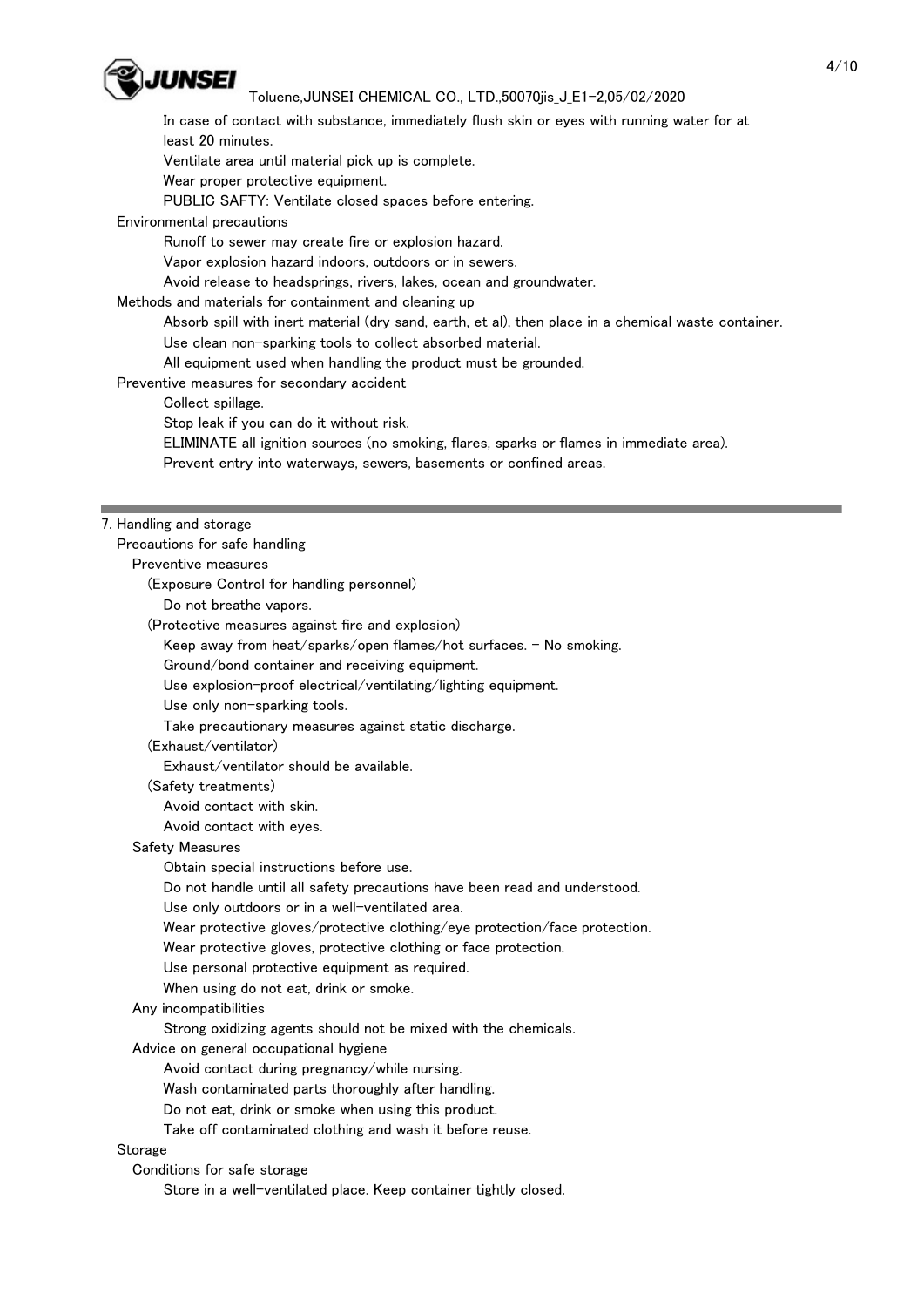

 Keep cool. Protect from sunlight. Store locked up. Container and packaging materials for safe handling data is not available.

| 8. Exposure controls/personal protection                                         |  |  |  |  |
|----------------------------------------------------------------------------------|--|--|--|--|
| Control parameters                                                               |  |  |  |  |
| Control value                                                                    |  |  |  |  |
| Japan control value (2009) <= 20ppm                                              |  |  |  |  |
| Adopted value                                                                    |  |  |  |  |
| JSOH(2013) 50ppm; 188mg/m3 (dermal)                                              |  |  |  |  |
| ACGIH(2006) TWA: 20ppm (Visual impair; female repro; pregnancy loss)             |  |  |  |  |
| OSHA-PEL                                                                         |  |  |  |  |
| TWA: 200ppm; STEL: C 300ppm                                                      |  |  |  |  |
| Acceptable maximum peak: 500ppm; Maximum Duration: 10min                         |  |  |  |  |
| NIOSH-REL                                                                        |  |  |  |  |
| TWA: 100ppm; STEL: 150ppm                                                        |  |  |  |  |
| Exposure controls                                                                |  |  |  |  |
| Appropriate engineering controls                                                 |  |  |  |  |
| Do not use in areas without adequate ventilation.                                |  |  |  |  |
| Eye wash station should be available.                                            |  |  |  |  |
| Washing facilities should be available.                                          |  |  |  |  |
| Individual protection measures                                                   |  |  |  |  |
| Respiratory protection                                                           |  |  |  |  |
| Wear respiratory protection.                                                     |  |  |  |  |
| Wear positive pressure self-contained breathing apparatus (SCBA).                |  |  |  |  |
| Hand protection                                                                  |  |  |  |  |
| Wear protective gloves. Recommended material(s): viton                           |  |  |  |  |
| Consult with your glove and/or personnel equipment manufacturer for selection of |  |  |  |  |
| appropriate compatible materials.                                                |  |  |  |  |
| Eye protection                                                                   |  |  |  |  |
| Wear safety glasses with side-shields.                                           |  |  |  |  |
| Wear eye/face protection.                                                        |  |  |  |  |
| Skin and body protection                                                         |  |  |  |  |
| Wear impervious clothing and boots in case of repeated or prolonged treatment.   |  |  |  |  |
|                                                                                  |  |  |  |  |
| 9 Physical and Chemical Properties                                               |  |  |  |  |
|                                                                                  |  |  |  |  |

## 9. Physical and Chemical Properties

 Information on basic physical and chemical properties Physical state: Liquid Color: Colorless Odor: Characteristic odor Odor threshold: 2.14 ppm (8 mg/m3) pH data is not available. Boiling point or initial boiling point: 111℃ Boiling range data is not available. Evaporation rate data is not available. Melting point/Freezing point: -95℃ Decomposition temperature data is not available. Self-Accelerating Decomposition Temperature/SADT data is not available. Flammability (gases, liquids and solids): Ignitable Flash point: (C.C.) 4℃ Auto-ignition temperature: 480℃ Critical temperature data is not available.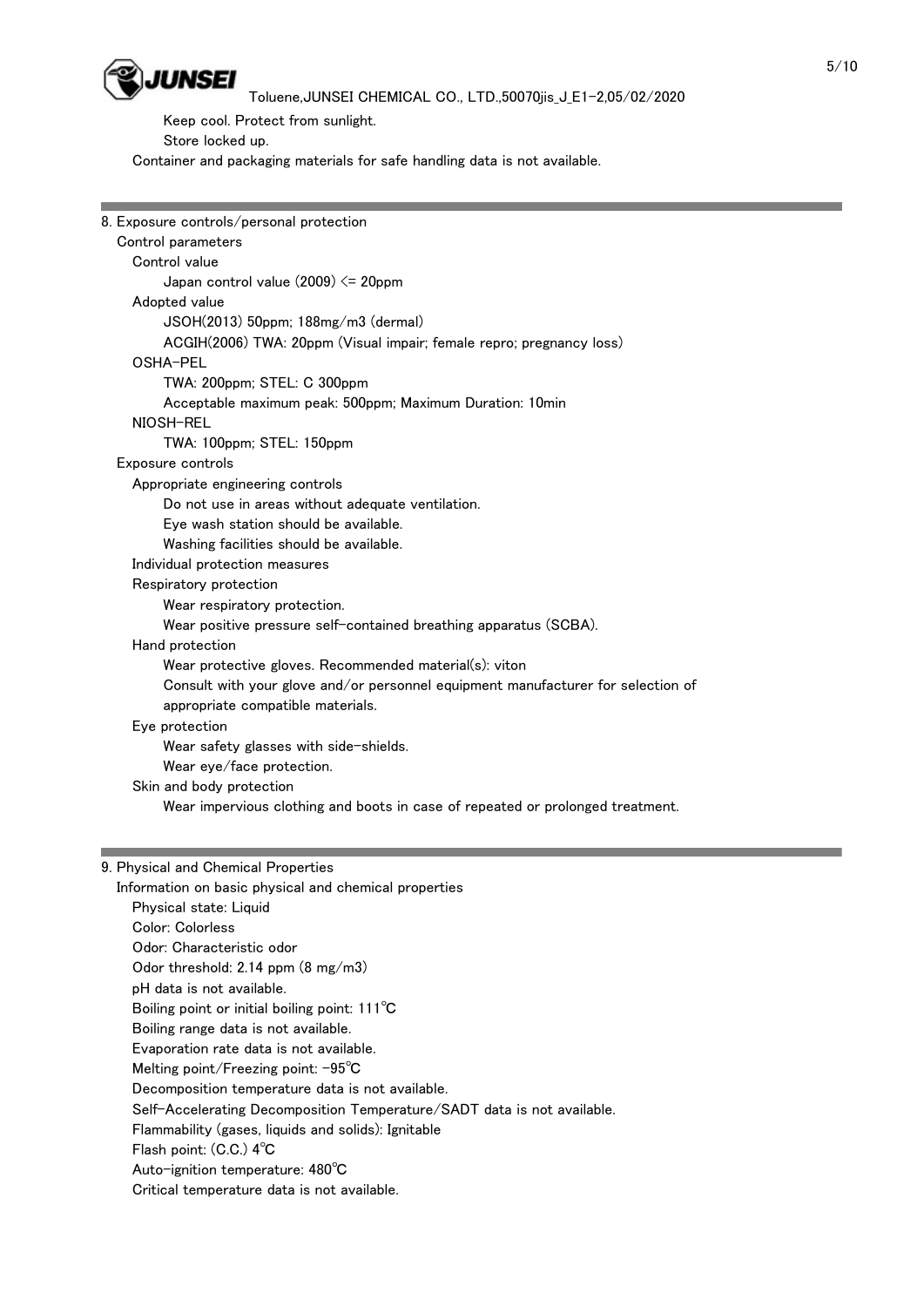

 Lower and upper explosion limit/flammability limit: Lower explosion limit: 1.1 vol % Upper explosion limit: 7.1 vol % Vapor pressure: 3.8 kPa (25℃) VOC data is not available. Relative vapor density (Air=1): 3.1 Relative density of the Vapor/air - mixture at  $20^{\circ}$ C (Air = 1): 1.01 Density and/or relative density: 0.864~0.868 g/ml (20℃) Dynamic viscosity: 0.727mPas(40℃) Kinematic viscosity: 0.86 mm2/s (40℃) Solubility: Solubility in water: 526 mg/L (25℃) Solubility in solvent: Miscible with ethanol, diethyl ether. n-Octanol/water partition coefficient: log Pow2.73 No Particle characteristics data is not available.

# 10. Stability and Reactivity

**Reactivity**  Runaway polymerization will not occur. Chemical stability Stable under normal storage/handling conditions. Highly flammable. Possibility of hazardous reactions The vapour mixes well with air, explosive mixtures are easily formed. As a result of flow, agitation, etc., electrostatic charges can be generated. Reacts violently with strong oxidants. This generates fire and explosion hazard. Conditions to avoid Contact with incompatible materials. Open flames. Heat. Sparks. Incompatible materials Strong oxidizing agents Hazardous decomposition products Carbon oxides

# 11. Toxicological Information Information on toxicological effects Acute toxicity Acute toxicity (Oral) [GHS Cat. Japan, base data] rat LD50=5000 mg/kg(MOE risk assessment vol. 1, 2002) Acute toxicity (Dermal) [GHS Cat. Japan, base data] rabbit LD50=12400 mg/kg(EU-RAR, 2003) Acute toxicity (Inhalation) [GHS Cat. Japan, base data] vapor: rat LC50=3319~8800ppm/4hr (EU-RAR, 2003) et al. Labor standard law, Japan; Toxic Toluene Irritant properties Skin corrosion/irritation [GHS Cat. Japan, base data] rabbit : moderate irritation (EU-RAR, 2003)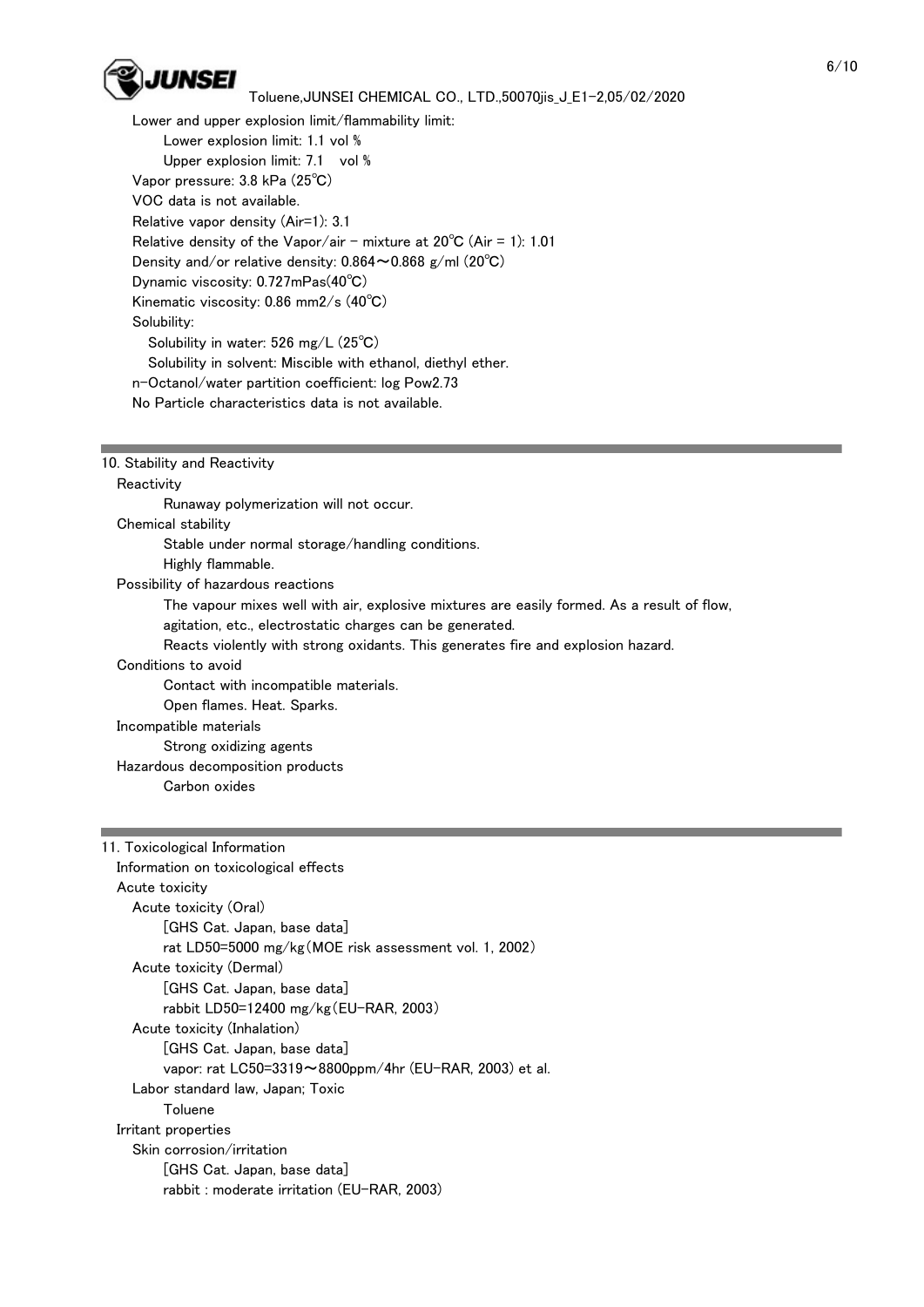

 Serious eye damage/irritation [GHS Cat. Japan, base data] rabbit : slight eyes irritation (EU-RAR, 2003) Allergenic and sensitizing effects data is not available. Germ cell mutagenicity [GHS Cat. Japan, base data] mice/rat\_ germ cell and somatic cell mutagenicity tests in vivo : All negative (NITE risk assessment No. 87, 2006 et al.) Reverse-mutation assay in bacteria (Ames test) :Negative( NITE risk assessment No. 87, 2006 et al.) Mutagen [MOHL\_J Notice] Toluene **Carcinogenicity**  IARC-Gr.3 : Not Classifiable as a Human Carcinogen ACGIH-A4(2006) : Not Classifiable as a Human Carcinogen EPA-I; "Inadequate Information to Assess Carcinogenic Potencial"(2005) Reproductive toxicity [GHS Cat. Japan, base data] cat. 1A; NITE risk assessment No. 87, 2006 cat. add; SIDS(J), Access on Apr. 2012 **STOT**  STOT-single exposure  $[cat.1]$  [GHS Cat. Japan, base data] CNS (IARC 47, 1989; IRIS tox. Review, 2005) [cat.3 (resp. irrit.)] [GHS Cat. Japan, base data] respiratory tract irritation (PATTY 5th, 2001) [cat.3 (drow./dizz.)] [GHS Cat. Japan, base data] narcosis (EHC 52, 1985; IARC 47, 1989) STOT-repeated exposure [cat.1] [GHS Cat. Japan, base data] CNS; kidney (Occupational medicine vol.36, 1994) Aspiration hazard [cat.1] [GHS Cat. Japan, base data] cat. 1; hydrocarbon, kinematic viscosity =0.86 mm2/s (40℃) 12. Ecological Information **Ecotoxicity**  Aquatic toxicity H401-Toxic to aquatic life H412-Harmful to aquatic life with long lasting effects

Aquatic acute toxicity component(s) data

[GHS Cat. Japan, base data]

Crustacea (Ceriodaphnia dubia) EC50=3.78mg/L/48hr (NITE primary risk assessment, 2006)

Aquatic chronic toxicity component(s) data

[GHS Cat. Japan, base data]

 Crustacea (Ceriodaphnia dubia) NOEC=0.74mg/L/7days (NITE primary risk assessment, 2006) Water solubility

526 mg/L (25℃) (HSDB)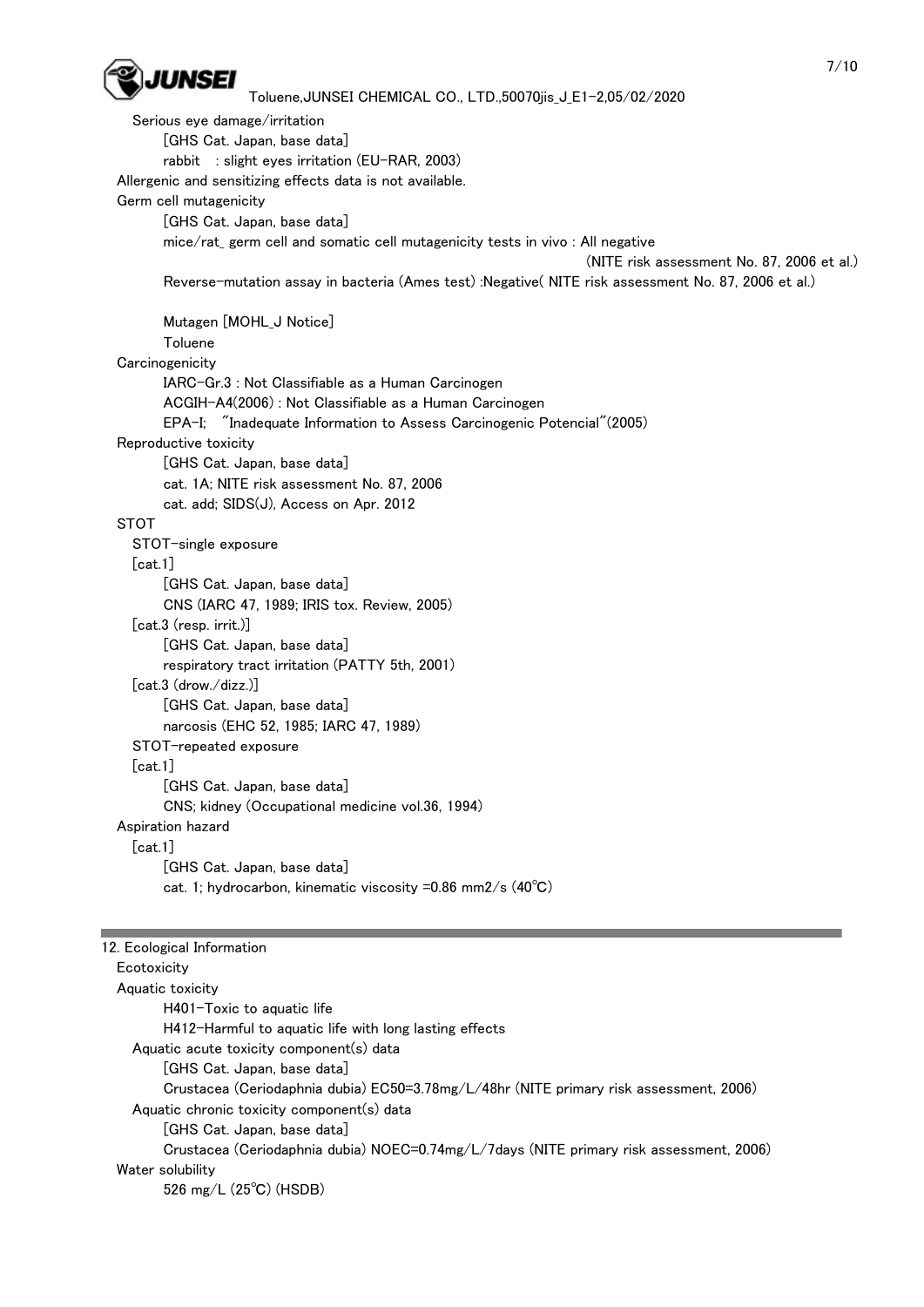

 Persistence and degradability BOD\_Degradation : 123% (Registered chemicals data check & review) Bioaccumulative potential log Pow=2.73 (PHYSPROP DB, 2008) Mobility in soil data is not available. Ozone depleting chemical data is not available.

13. Disposal considerations

 Description of waste residues and information on their safe handling and methods of disposal, including the disposal of any contaminated packaging Waste treatment methods Avoid release to the environment  $(-$  if this is not the intended use). Dispose of contents/container in accordance with local/national regulation.

|  | 14. Transport Information |
|--|---------------------------|
|  |                           |

| UN No., UN CLASS      |                                                                       |
|-----------------------|-----------------------------------------------------------------------|
| UN No.: 1294          |                                                                       |
|                       | Proper Shipping Name: TOLUENE                                         |
|                       | Class or division : 3                                                 |
|                       | Packing group : II                                                    |
|                       | ERG GUIDE No.: 130                                                    |
|                       | <b>IMDG Code (International Maritime Dangerous Goods Regulations)</b> |
| UN No.: 1294          |                                                                       |
|                       | Proper Shipping Name: TOLUENE                                         |
|                       | Class or division : $3$                                               |
|                       | Packing group : II                                                    |
|                       | <b>IATA Dangerous Goods Regulations</b>                               |
| UN No.: 1294          |                                                                       |
|                       | Proper Shipping Name: TOLUENE                                         |
|                       | Class or division : 3                                                 |
|                       | Hazard labels : Flamm.liquid                                          |
|                       | Packing group : II                                                    |
| Environmental hazards |                                                                       |
|                       | $MARPOL$ Annex III – Prevention of pollution by harmful substances    |
|                       | Marine pollutants (yes/no) : no                                       |

15. Regulatory Information

 Safety, health and environmental regulations/legislation specific for the substance or mixture Environmental hazards MARPOL Annex  $V$  - Prevention of pollution by garbage discharge Reproductive toxicity: cat.1, 1A, 1B Toluene Specific target organ toxicity  $-$  repeated exposure: cat.1 **Toluene**  Transport in bulk according to Annex II of MARPOL73/78 and IBC Code Noxious Liquid ; Cat. Y **Toluene**  Oil Toluene Flammable Liquid Toluene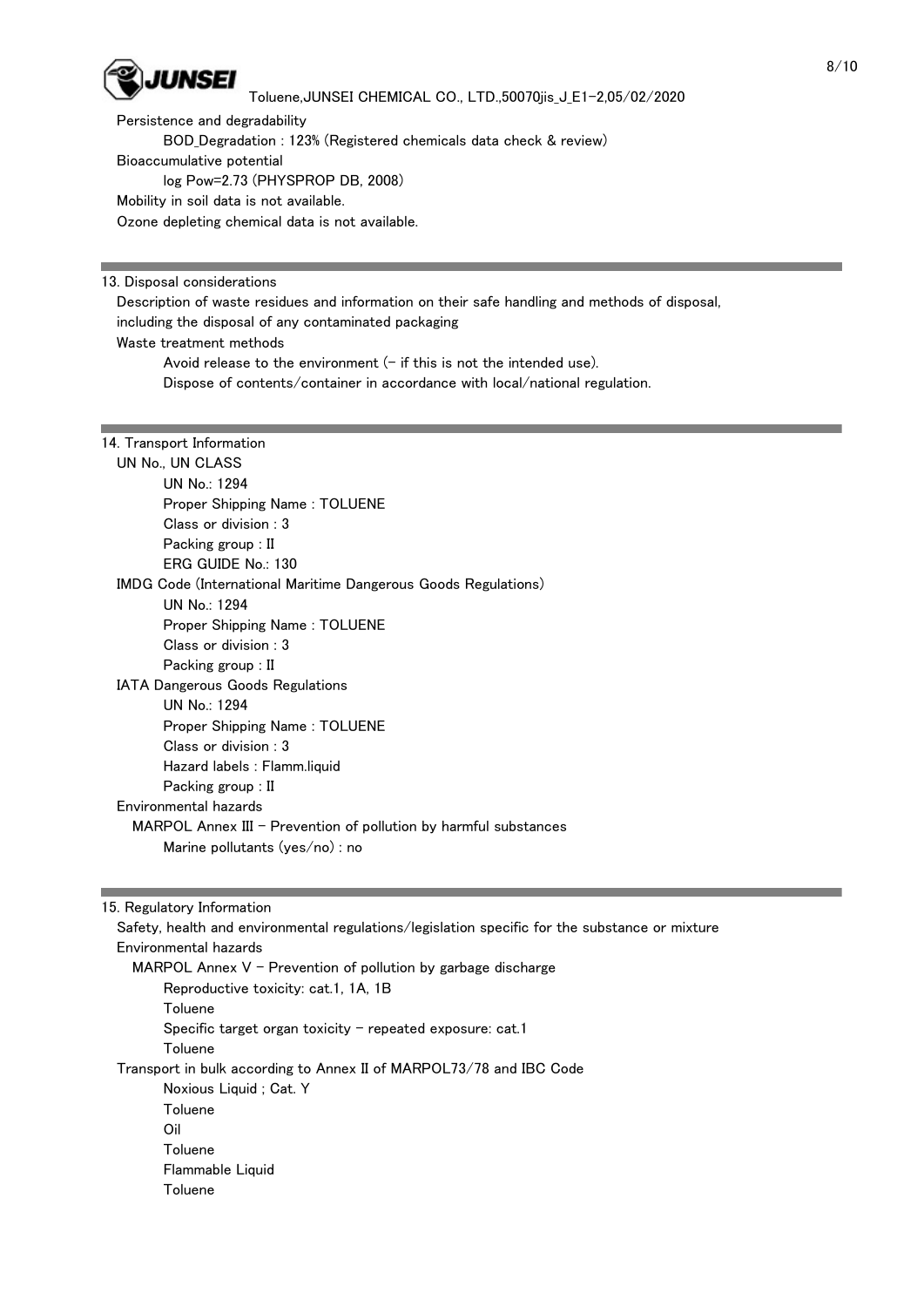

Basel law, Japan

Toluene

US major regulations

Chemicals listed in TSCA Inventory

Toluene

Other regulatory information

 We are not able to check up the regulatory information with regard to the substances in your country or region, therefore, we request this matter would be filled by your responsibility.

 Regulatory information with regard to this substance in your country or in your region should be examined by your own responsibility.

 Ensure this material in compliance with federal requirements and ensure conformity to local regulations.

 Regulatory information in this section are limited to intentional ingredient(s), but does not contain information on non-intentional ingredients or impurities which are not informed by supplier(s).

#### 16. Other information

GHS classification and labelling

 H225-Flam. Liq. 2: H225 Highly flammable liquid and vapor H332-Acute Tox. 4: H332 Harmful if inhaled H315-Skin Irrit. 2: H315 Causes skin irritation H320-Eye Irrit. 2B: H320 Causes eye irritation H360-Repr. 1A: H360 May damage fertility or the unborn child H362-Lact.: H362 May cause harm to breast-fed children H370-STOT SE 1: H370 Causes damage to organs after single exposure H335-STOT SE 3: H335 May cause respiratory irritation H336-STOT SE 3: H336 May cause drowsiness or dizziness H372-STOT RE 1: H372 Causes damage to organs through prolonged or repeated exposure H304-Asp. Tox. 1: H304 May be fatal if swallowed and enters airways H401-Aquatic Acute 2: H401 Toxic to aquatic life H412-Aquatic Chronic 3: H412 Harmful to aquatic life with long lasting effects Reference Book Globally Harmonized System of classification and labelling of chemicals, (6th ed., 2015), UN Recommendations on the TRANSPORT OF DANGEROUS GOODS 20th edit., 2017 UN IMDG Code, 2018 Edition (Incorporating Amendment 39-18) IATA Dangerous Goods Regulations (60th Edition) 2019 Classification, labelling and packaging of substances and mixtures (table3-1 ECNO6182012) 2016 EMERGENCY RESPONSE GUIDEBOOK (US DOT) 2019 TLVs and BEIs. (ACGIH) http://monographs.iarc.fr/ENG/Classification/index.php JIS Z 7253 : 2019 JIS Z 7252 : 2019 2019 Recommendation on TLVs (JSOH) Supplier's data/information Chemicals safety data management system "GHS Assistant" (https://www.asahi-ghs.com/)

NITE Chemical Risk Information Platform(NITE-CHRIP)

https://www.nite.go.jp/en/chem/chrip/chrip\_search/systemTop

GHS Classification Guidance for Enterprises 2013 Revised Edition (Aug. 2013, METI)

General Disclaimer

 This data sheet was created based on the information we currently have and may be revised according to new information. In addition, the precautions apply only to normal handling, and in the case of special handling, please make adequate countermeasure to maintain your